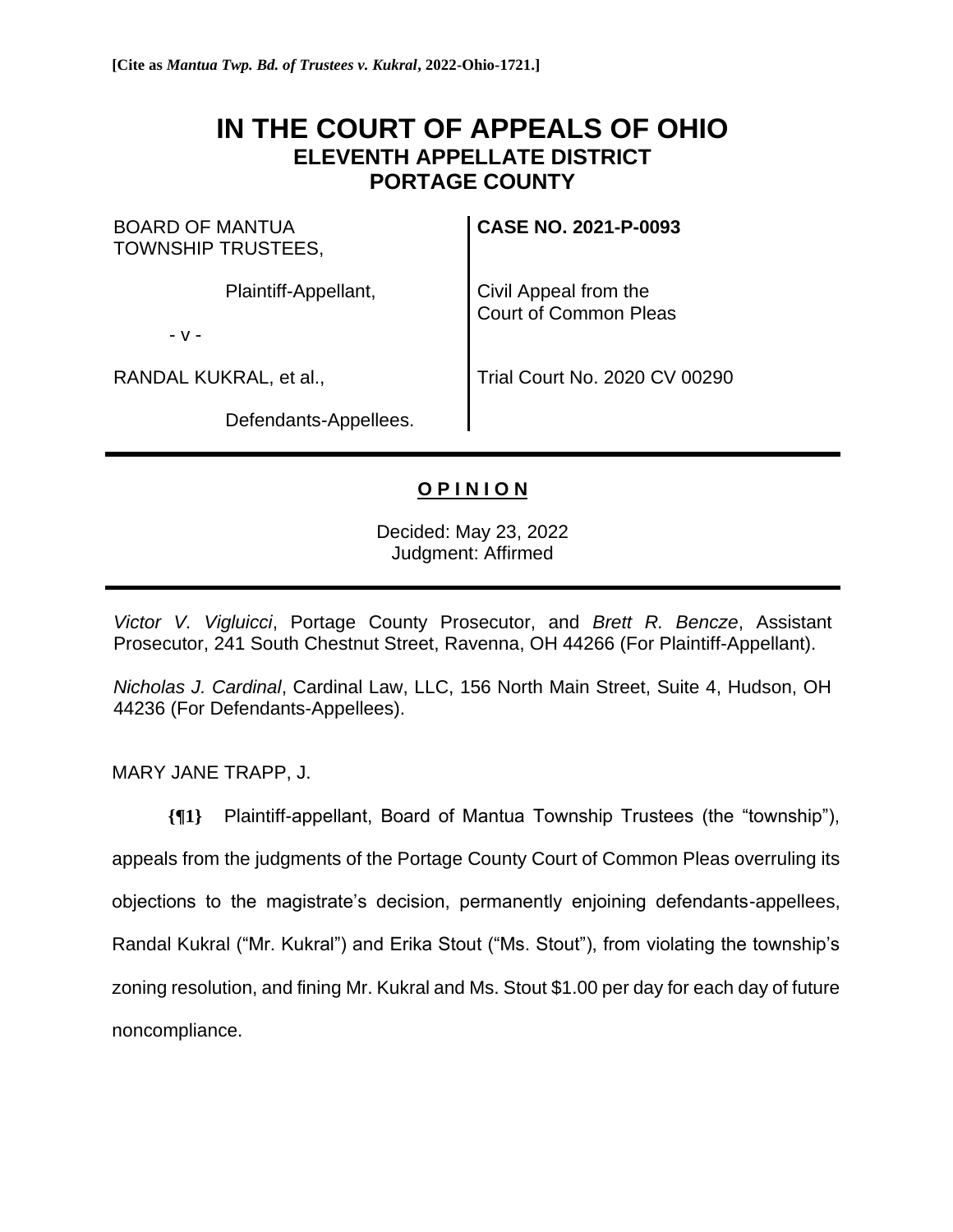**{¶2}** The township asserts one assignment of error, contending that the trial court abused its discretion in imposing a "nominal civil penalty fine" of \$1.00 per day.

**{¶3}** After a careful review of the record and pertinent law, we find as follows:

**{¶4}** (1) The trial court was not legally authorized to impose a fine against Mr. Kukral and Ms. Stout in the underlying case. The relevant statute, i.e., R.C. 519.99, applies only to criminal prosecutions and not to civil actions for injunctive relief. In addition, Ohio does not recognize a doctrine of anticipatory contempt.

**{¶5}** (2) Since the township's assigned error is based solely on the trial court's failure to impose a *more severe* fine, and since Mr. Kukral and Ms. Stout did not file a notice of cross-appeal, we find no reversible error.

**{¶6}** Thus, we affirm the judgments of the Portage County Court of Common Pleas.

# **Substantive and Procedural History**

**{¶7}** Mantua Township is located in Portage County. Its board of trustees adopted certain zoning regulations known as the Mantua Township Zoning Resolution (the "MTZR").

**{¶8}** Mr. Kukral is a former township resident who operates a landscaping business outside of Portage County. Ms. Stout is his spouse.

**{¶9}** In September 2019, Mr. Kukral and Ms. Stout purchased 16.926 acres of real property known as 12393 Chamberlain Road and located within an R-2 residential zoning district. At the time of purchase, the property was in poor condition, containing a dilapidated house and overgrown vegetation.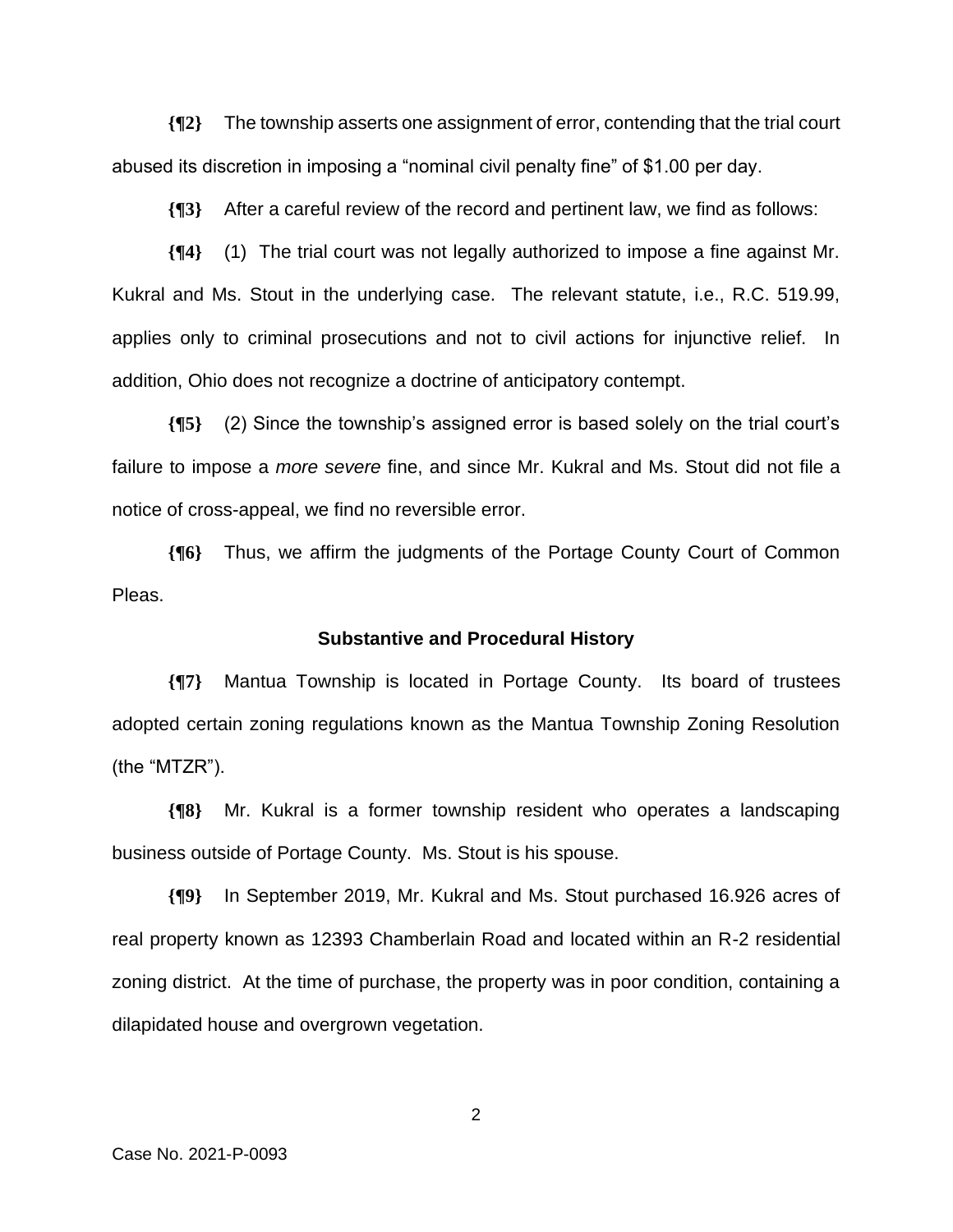**{¶10}** Prior to purchasing the property, Mr. Kukral spoke with Peter Tosi ("Mr. Tosi"), who was the township's zoning inspector. Mr. Kukral informed Mr. Tosi of the couple's potential plans for the property, including building a home, constructing an accessory building, storing landscaping equipment, and starting a tree farm. Mr. Tosi was receptive to their ideas.

**{¶11}** Following their purchase of the property, Mr. Kukral and Ms. Stout donated the dilapidated house to the township's fire department for a controlled burn. They also applied for a permit to construct an accessory building and removed brush and vegetation. Mr. Tosi informed them that they had five years to build a residence on the property.

**{¶12}** Following the township's issuance of the building permit, Mr. Kukral and Ms. Stout constructed an enclosed accessory building consisting of approximately 6,000 square feet. Mr. Kukral began storing landscaping equipment in the accessory building and parking commercial vehicles on the property. According to Mr. Kukral, he invested between \$300,000 to \$350,000 to improve the property.

**{¶13}** At the end of 2019, Mr. Tosi resigned as zoning inspector and was replaced by Richard Gano ("Mr. Gano"). After receiving a neighbor's complaint, Mr. Gano inspected Mr. Kukral's and Ms. Stout's property. He observed that commercial vehicles, tools, and equipment were being stored on the property, which the MTZR does not permit in an R-2 residential zoning district.

**{¶14}** In May 2020, the township filed a civil complaint in the Portage County Court of Common Pleas alleging that Mr. Kukral and Ms. Stout were using the property for commercial purposes in violation of the MTZR. The township sought preliminary and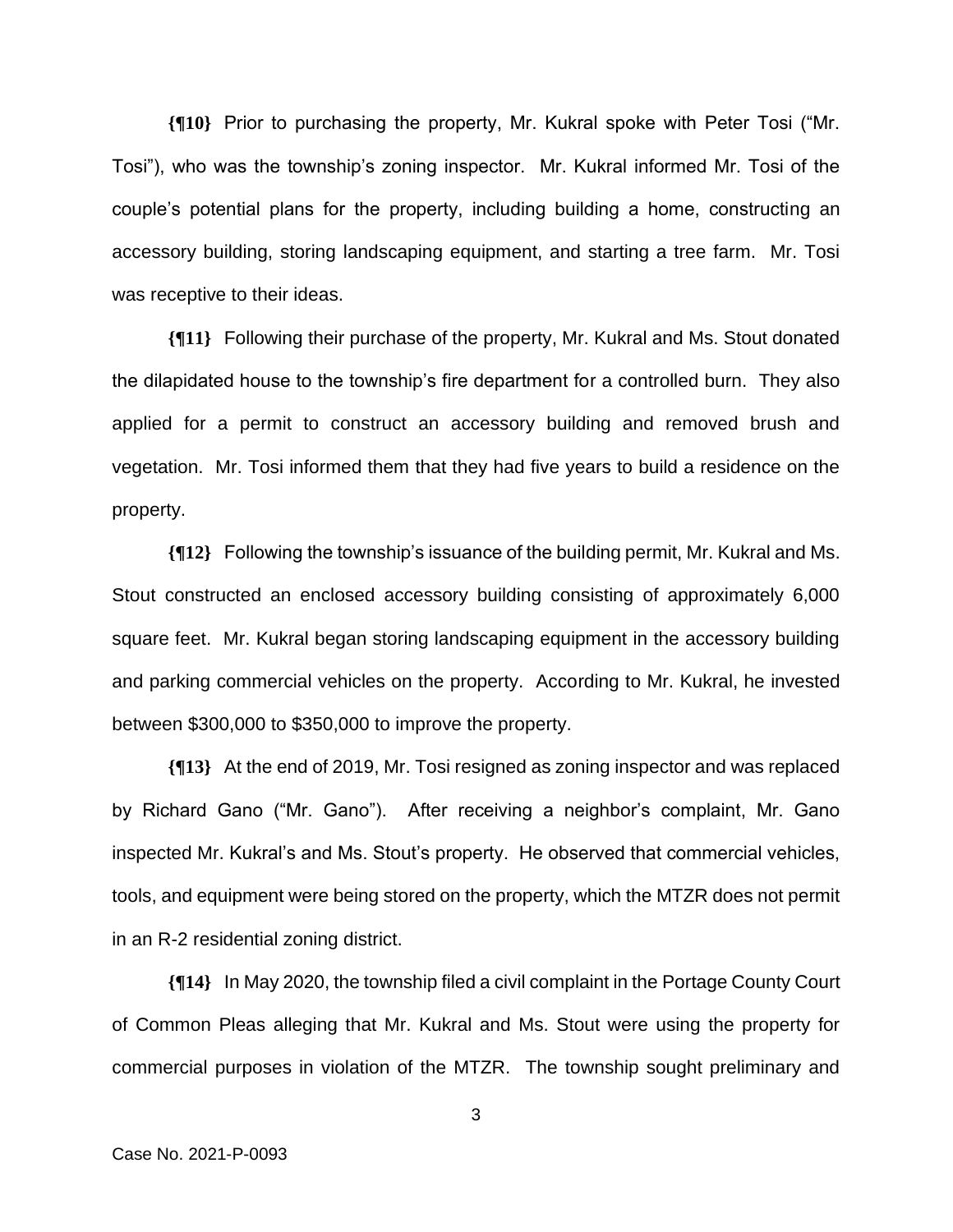permanent injunctions and a fine of \$100 per day and for each day thereafter that the property was in violation of the MTZR, payable to the township.

**{¶15}** Mr. Kukral and Ms. Stout filed an answer in which they denied the material allegations of the township's complaint and asserted several affirmative defenses, including laches and estoppel.

**{¶16}** The parties agreed to consolidate the preliminary and permanent injunction hearings. Following two unsuccessful mediations, the magistrate held a permanent injunction hearing.

**{¶17}** The township presented testimony from Mr. Gano and submitted exhibits consisting of the MTZR and photos of the property. Mr. Kukral and Ms. Stout presented testimony from themselves and from Mr. Tosi and submitted exhibits consisting of the zoning permit for the accessory building, photos of the property, photos of nearby properties, and letters in support.

**{¶18}** The magistrate filed a decision stating that although Mr. Kukral's and Ms. Stout's reliance on Mr. Tosi's representations was reasonable, the defenses of estoppel and laches do not apply against the state, its agencies, or its agents. The magistrate found by clear and convincing evidence that Mr. Kukral and Ms. Stout were in violation of the MTZR. The magistrate imposed a fine of \$1.00 per day until the property was brought into compliance and stated that a compliance hearing would be held in five years.

**{¶19}** On the same date, the trial court filed a judgment entry adopting the magistrate's decision in whole and without modification.

**{¶20}** The township filed objections to the magistrate's decision. The township objected to (1) the magistrate's purported factual finding that the township unevenly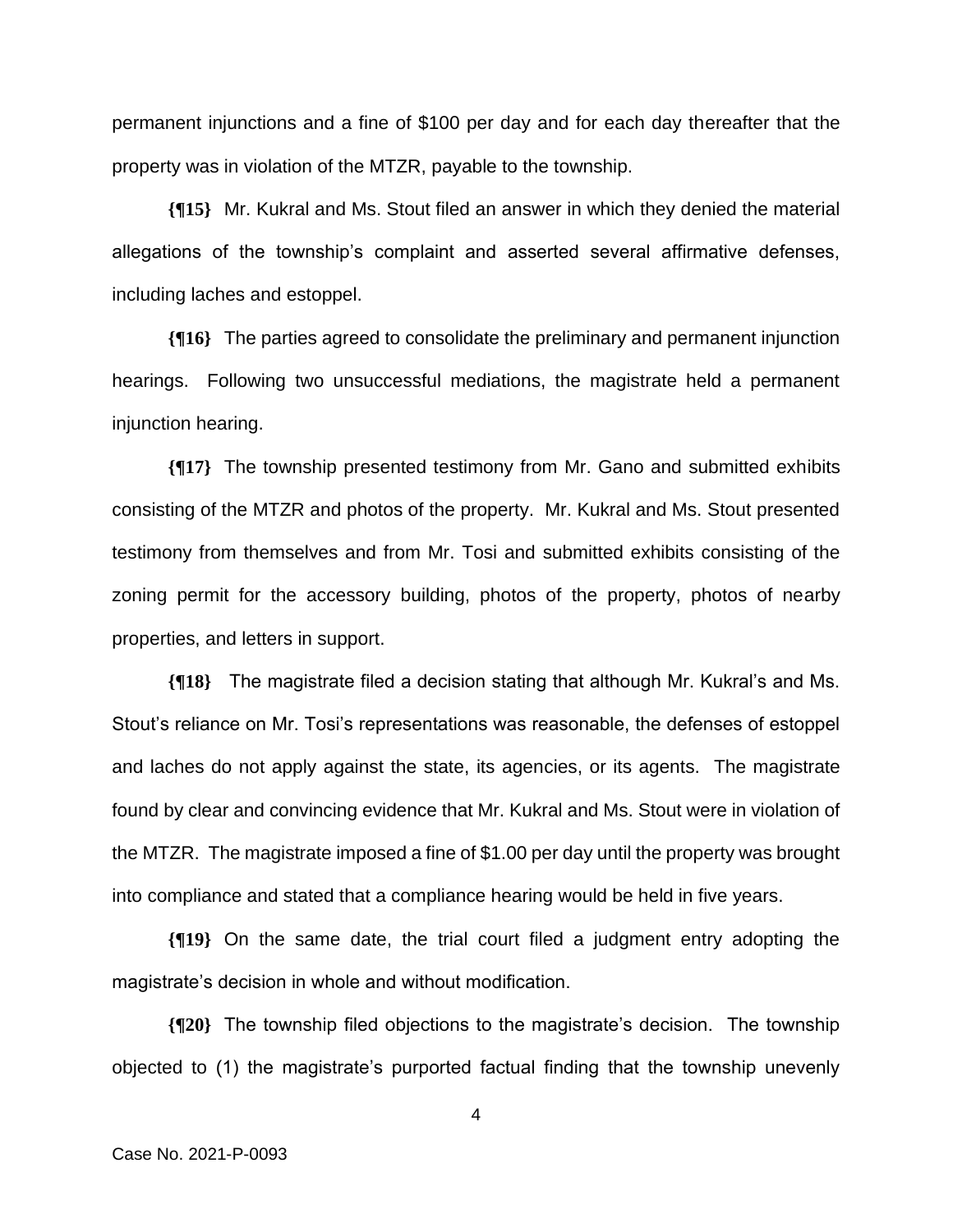enforced its zoning laws; (2) the magistrate's imposition of an "arbitrary" fine of only \$1.00 per day; and (3) the magistrate's decision to set a compliance hearing in five years.

**{¶21}** Mr. Kukral and Ms. Stout opposed the township's objections. The trial court filed a journal entry overruling the township's objections.

**{¶22}** The township appealed and presents the following assignment of error:

**{¶23}** "The trial court abused its discretion in its determination to grant only a nominal civil penalty fine of one dollar a day for defendants' ongoing zoning violations."

#### **Standard of Review**

**{¶24}** We review a trial court's adoption of a magistrate's decision for an abuse of discretion. *Shiloh Ministries, Inc. v. Simco Exploration Corp*., 2019-Ohio-2291, 138 N.E.3d 504, ¶ 25 (11th Dist.). An abuse of discretion is the trial court's failure to exercise sound, reasonable, and legal decision-making. *State v. Beechler*, 2d Dist. Clark No. 09- CA-54, 2010-Ohio-1900, ¶ 62, quoting *Black's Law Dictionary* 11 (8th Ed.2004). However, to the extent we are required to construe and apply sections of the Ohio Revised Code, our review is de novo. *State v. Talameh*, 11th Dist. Portage No. 2011-P-0074, 2012-Ohio-4205, ¶ 20.

#### **Law and Analysis**

**{¶25}** According to the township, R.C. 519.99 authorizes courts to impose a "civil penalty fine" to encourage property owners to comply with the law. However, the trial court's fine was insufficient to encourage Mr. Kukral's and Ms. Stout's compliance. Therefore, the township seeks reversal of the trial court's judgment and remand for a "more persuasive calculation."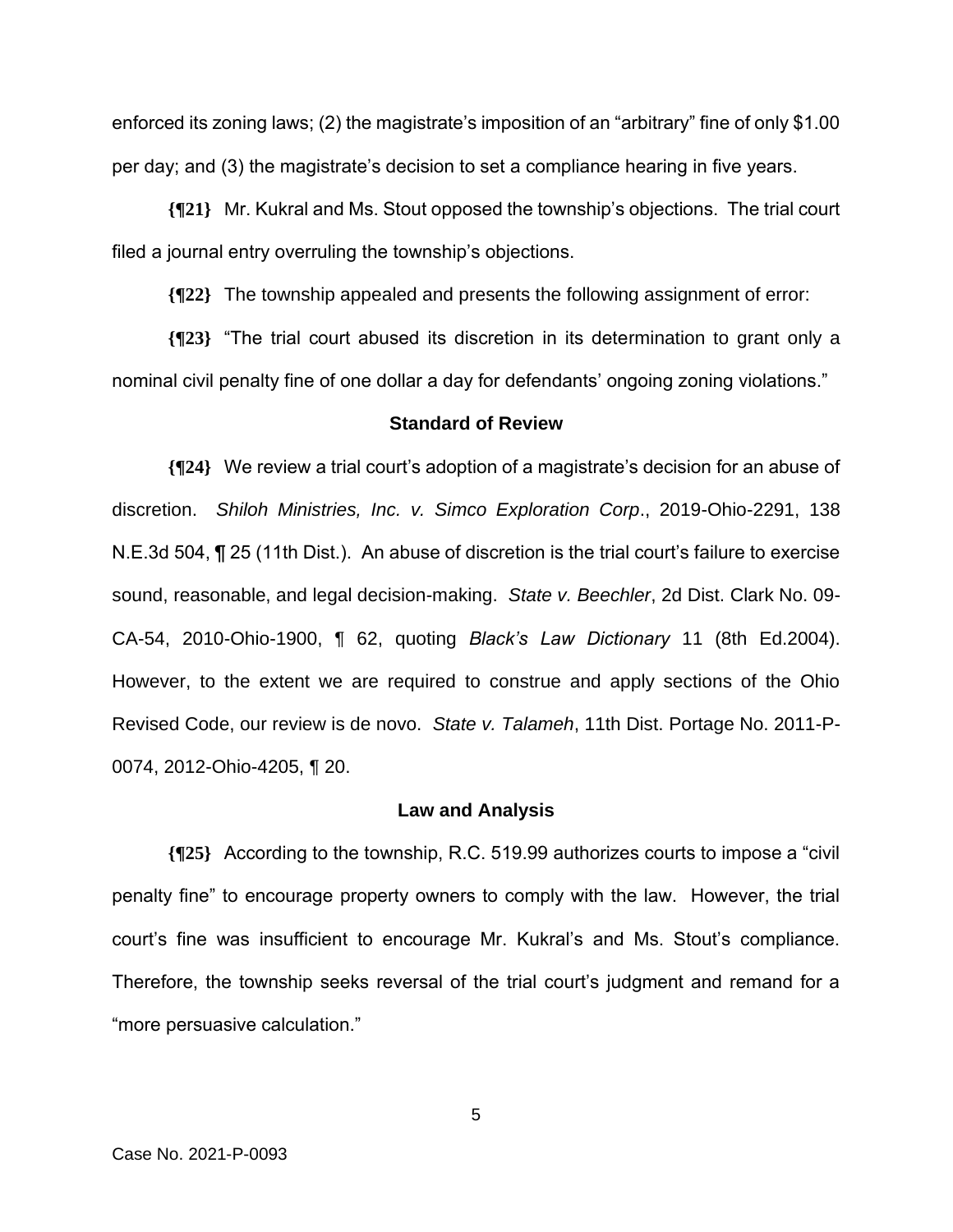**{¶26}** We disagree with the premise of the township's argument, i.e., that the trial court was legally authorized to impose a fine in the underlying civil action.

# *Township Zoning*

**{¶27}** In Ohio, the authority of a township to enact zoning ordinances derives not from the township's inherent authority or the Ohio Constitution but from the General Assembly. *Apple Group, Ltd. v. Granger Twp. Bd. of Zoning Appeals*, 144 Ohio St.3d 188, 2015-Ohio-2343, 41 N.E.3d 1185, ¶ 6. R.C. Chapter 519 sets forth the method by which townships may regulate land use. *Id.* R.C. 519.02(A) grants authority to a township's board of trustees to regulate by resolution, among other things, "the location, height, bulk, number of stories, and size of buildings and other structures" and "the uses of land for trade, industry, residence, recreation, or other purposes."

**{¶28}** The township adopted the MTZR pursuant to its statutory authority in R.C. Chapter 519.

# *Enforcement*

**{¶29}** Townships may enforce their zoning resolution by civil action and/or by criminal prosecution. *Spencer Twp. Bd. of Trustees v. Dad's Auto Parts, LLC*, 6th Dist. Lucas No. L-09-118, 2010-Ohio-2253, ¶ 19.

**{¶30}** Pursuant to R.C. 519.23, a violation of a zoning resolution constitutes an "offense." It provides as follows:

**{¶31}** "No building shall be located, erected, constructed, reconstructed, enlarged, changed, maintained, or used, and no land shall be used in violation of any resolution, or amendment or supplement to such resolution, adopted by any board of township trustees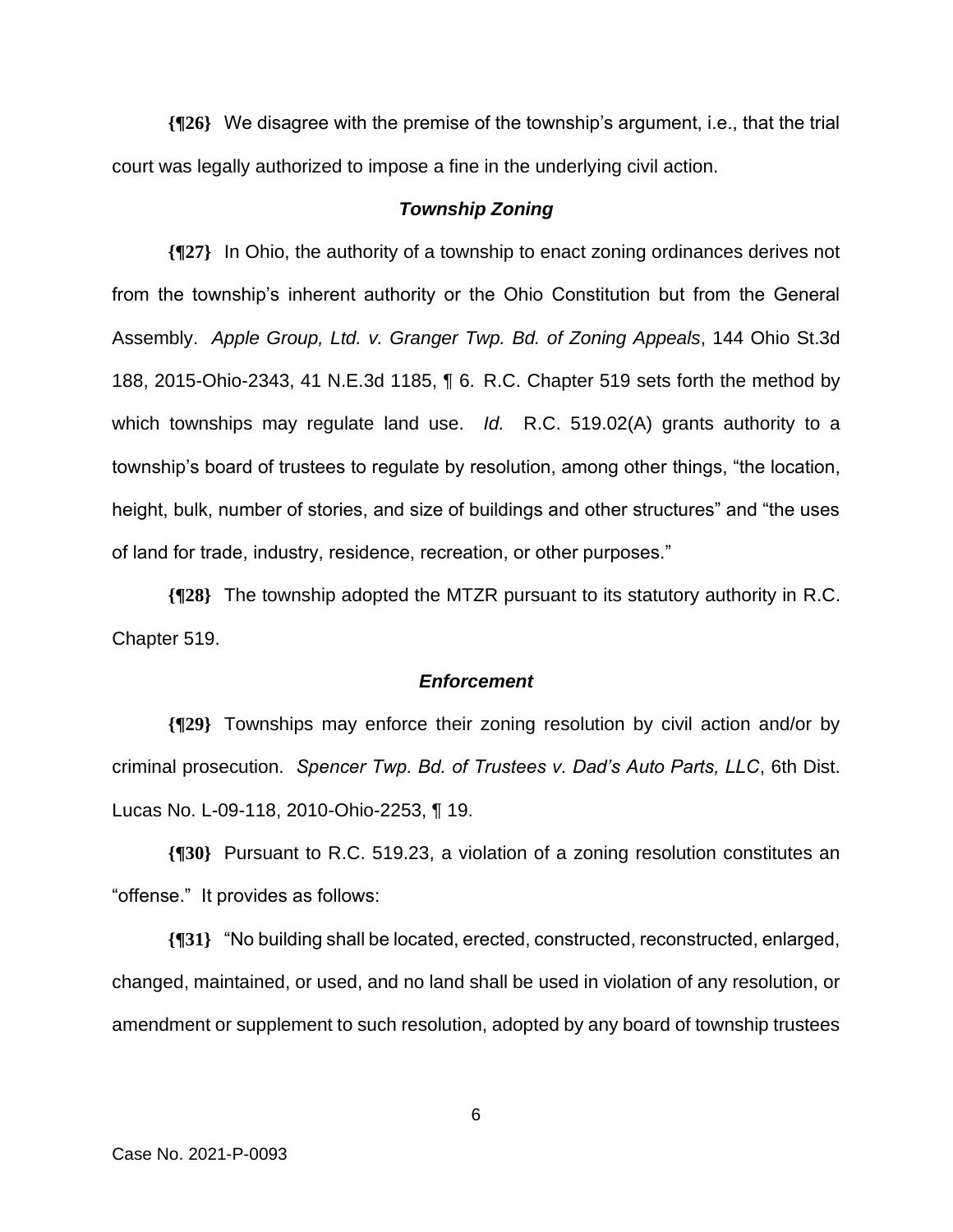under sections 519.02 to 519.25, inclusive, of the Revised Code. Each day's continuation of a violation of this section may be deemed a separate *offense*." (Emphasis added.)

**{¶32}** Criminal prosecutions pursuant to R.C. 519.23 require proof beyond a reasonable doubt. *Spencer Twp.* at ¶ 19.

**{¶33}** R.C. 519.24 authorizes a township to file a civil action to enforce its zoning resolution. It provides as follows:

**{¶34}** "In case any building is or is proposed to be located, erected, constructed, reconstructed, enlarged, changed, maintained, or used or any land is or is proposed to be used in violation of sections 519.01 to 519.99, inclusive, of the Revised Code, or of any regulation or provision adopted by any board of township trustees under such sections, such board, the prosecuting attorney of the county, the township zoning inspector, or any adjacent or neighboring property owner who would be especially damaged by such violation, in addition to other remedies provided by law, *may institute injunction, mandamus, abatement, or any other appropriate action or proceeding to prevent, enjoin, abate, or remove such unlawful location, erection, construction, reconstruction, enlargement, change, maintenance, or use*. The board of township trustees may employ special counsel to represent it in any proceeding or to prosecute any actions brought under this section." (Emphasis added.)

**{¶35}** Civil actions pursuant to R.C. 519.24 require proof by clear and convincing evidence. *Spencer Twp*. at ¶ 21.

**{¶36}** Here, the township filed a civil action for injunctive relief pursuant to R.C. 519.24. Following a hearing, the magistrate found by clear and convincing evidence that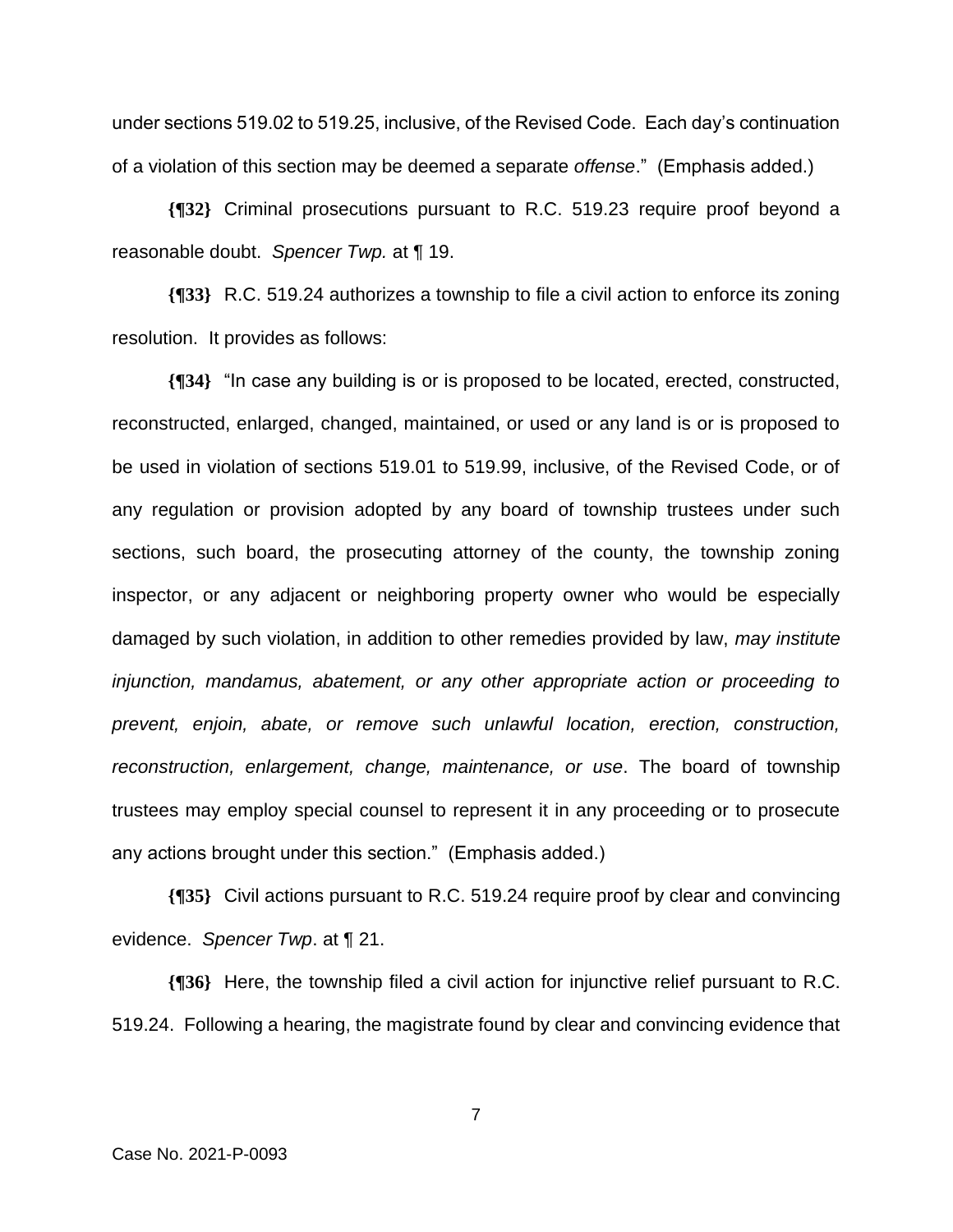Mr. Kukral and Ms. Stout were in violation of the MTZR. The trial court adopted the magistrate's decision and issued a permanent injunction.

#### *Fines*

**{¶37}** At issue in this case is R.C. 519.99, which provides "Whoever violates sections 519.01 to 519.25 of the Revised Code shall be *fined* not more than five hundred dollars for *each offense*." (Emphasis added.) Courts have held that R.C. 519.99 applies only to criminal prosecutions pursuant to R.C. 519.23 and not to civil actions for injunctive relief pursuant to R.C. 519.24.

**{¶38}** For instance, in *Spencer Twp*., the Sixth District found no error where the trial court failed to impose daily fines and legal fees against a property owner. *Id*. at ¶ 22. The court stated that the property owner "was neither charged with nor convicted of committing any criminal offense" and that R.C. 519.23 "does not apply to these proceedings," i.e., a civil action for injunctive relief. *Id*.

**{¶39}** In *Hensel v. Temple*, 3d Dist. Hardin No. 6-76-8, 1977 WL 199555 (May 13, 1977), the Third District found error where the trial court imposed \$100 a day against a property owner until he complied with the court's permanent injunction. *Id*. at \*5. The court stated that R.C. 519.99 "creates a criminal offense and is not applicable to the present case which lies in injunction." *Id*. at \*6; *see also Hensel v. Temple*, 3d Dist. Hardin No. 6-79-1, 1979 WL 207960, \*6 (June 8, 1979) ("[T]he penalty provided by R.C. 519.99 for a violation of the township zoning statutes, including a violation of R.C. 519.23, consisting of a fine, may be imposed only by criminal action and not by civil action").

**{¶40}** These decisions are consistent with the plain meaning of the statutory text. R.C. 519.23 and R.C. 519.99 both refer to an "offense," which is ordinarily associated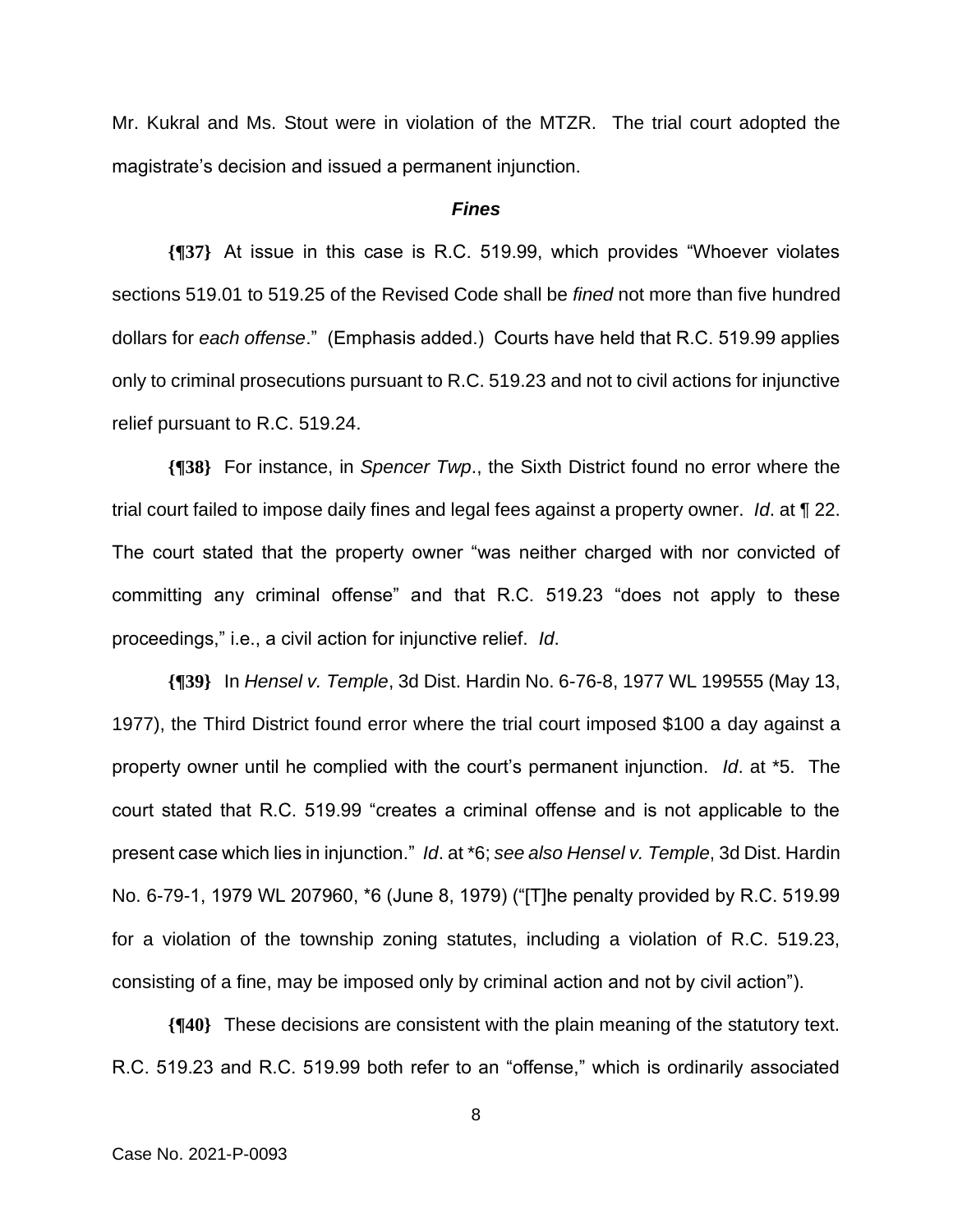with a crime. *See Black's Law Dictionary*, OFFENSE (11th Ed.2019) (noting that the terms "crime," "offense," and "criminal offense" are "synonymous and ordinarily used interchangeably"). By contrast, when the legislature has authorized the imposition of a civil penalty or fine, it has used different terminology.

**{¶41}** For example, three of the cases that the township cites involve R.C. 6111.09(A), which provides that "[a]ny person who violates" water pollution laws "shall pay a *civil penalty* of not more than ten thousand dollars per day of violation." (Emphasis added.)

**{¶42}** Another case the township cites involves R.C. 3734.13(C), which provides that "the court may impose \* \* \* a *civil penalty* of not more than ten thousand dollars for each day of each violation" of solid waste laws. (Emphasis added.)

**{¶43}** For townships (unlike Mantua Township) that have adopted a limited home rule government, R.C. 504.05 authorizes its board of trustees to impose a "civil fine" for a violation of its resolutions.

**{¶44}** We agree with our sister districts' construction of R.C. 519.99. Accordingly, we conclude that R.C. 519.99 did not authorize the trial court to impose a fine against Mr. Kukral and Ms. Stout in the underlying civil action for injunctive relief.

#### *Anticipatory Contempt*

**{¶45}** We note that the trial court's fine resembles a sanction to enforce its permanent injunction. For instance, the fine purportedly began to accrue on the date of the injunction and continued each day thereafter that the property was not in compliance with the MTZR.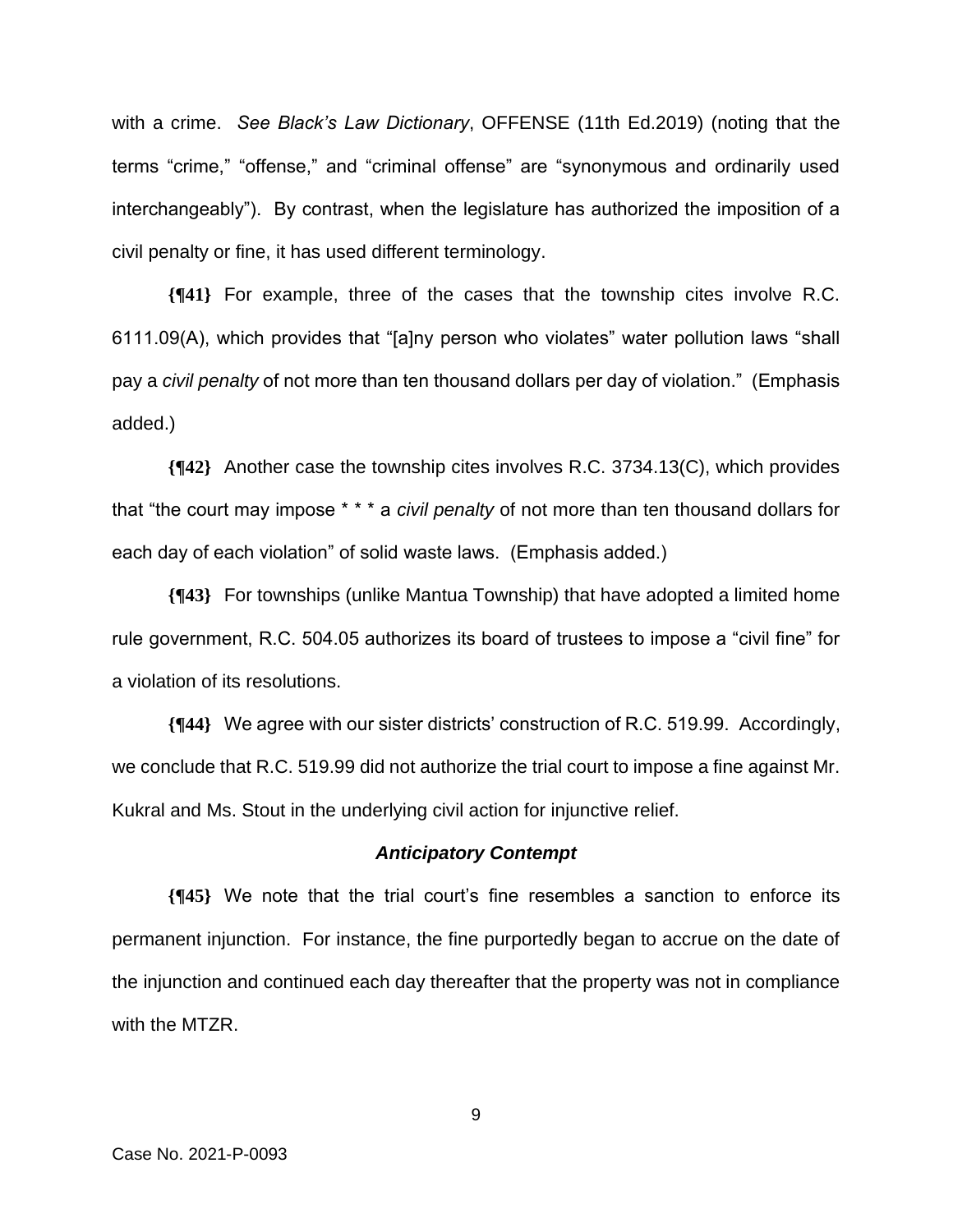**{¶46}** We acknowledge that a trial court may impose a fine for a party's breach of an injunction as an act of contempt. *See*, *e.g.*, R.C. 2727.02; R.C. 2727.05; R.C. 2727.11; R.C. 2727.12. However, Ohio does not recognize a doctrine of "anticipatory contempt." *Bd. of Edn. of the Brunswick City School Dist. v. Brunswick Edn. Assn*., 61 Ohio St.2d 290, 294, 401 N.E.2d 440 (1980). Therefore, a fine imposed for a party's breach of an injunction must necessarily occur subsequent to such breach and pursuant to a contempt action. *See Hensel*, 1977 WL 199555, at \*5 (recognizing this distinction).

**{¶47}** Accordingly, we also conclude that the trial court was not authorized to impose a fine against Mr. Kukral and Ms. Stout as a sanction for anticipatory contempt.

# *Disposition*

**{¶48}** Despite the foregoing discussion, we do not find reversible error in this appeal. The township's assigned error is based solely on the trial court's failure to impose a more severe fine. Since the trial court was not authorized to impose *any* fine, its failure to impose a *more severe* fine was not erroneous.

**{¶49}** Further, Mr. Kukral and Ms. Stout did not file a notice of cross-appeal seeking to change the trial court's judgments. *See* App.R. 3(C)(1) ("Whether or not an appellee intends to defend an order on appeal, an appellee who seeks to change the order \* \* \* shall file a notice of cross appeal \* \* \*"). Rather, they request affirmance.

**{¶50}** Finally, we must note that our disposition does not preclude a township from pursuing appropriate remedies to encourage compliance with its zoning resolutions. As explained above, a township may pursue criminal prosecution against alleged violators and/or seek enforcement of a court's injunction pursuant to contempt proceedings.

**{¶51}** The township's sole assignment of error is without merit.